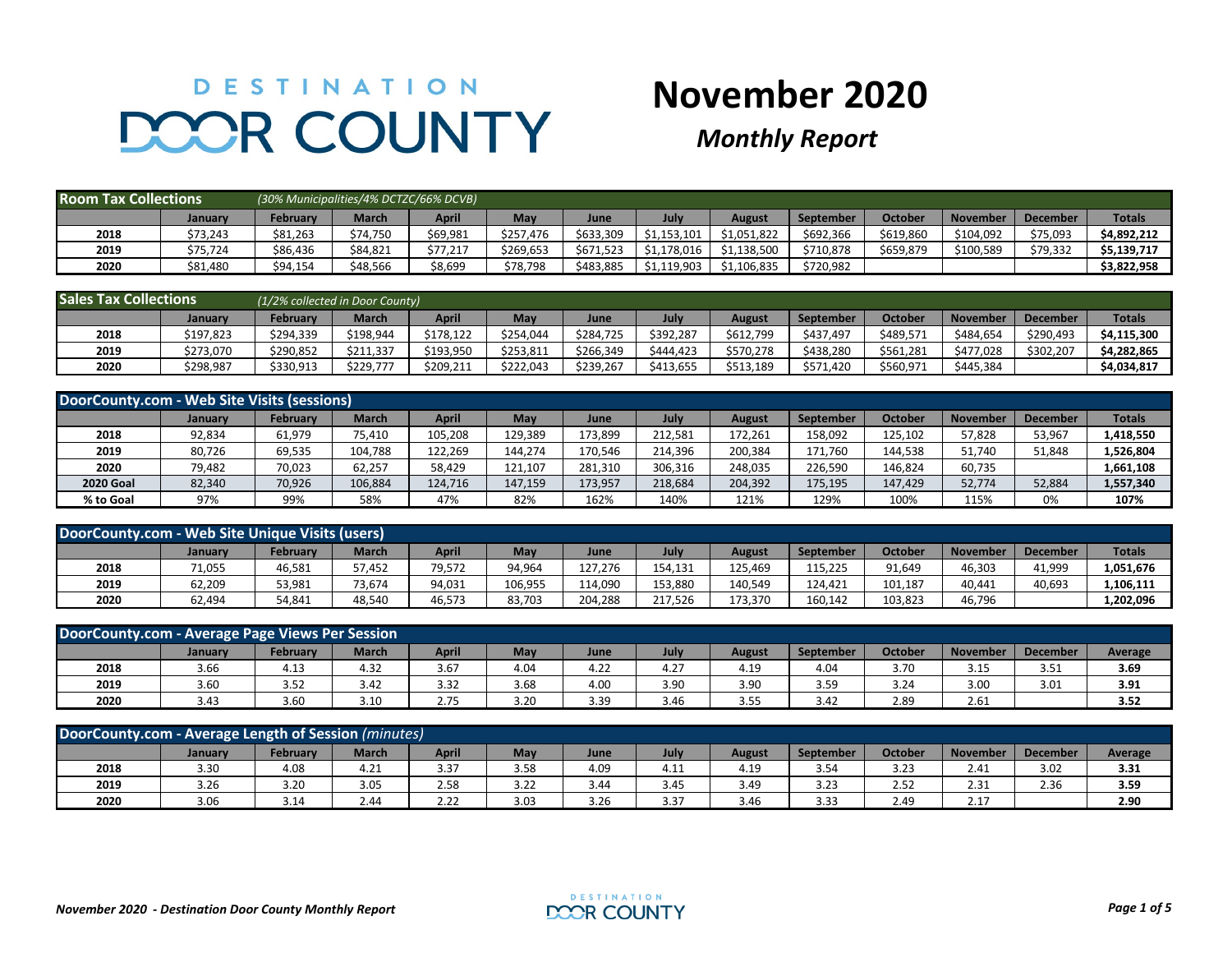| DoorCounty.com - Mobile Web Site Useage |         |          |              |        |        |         |         |         |           |                |                 |                 |               |
|-----------------------------------------|---------|----------|--------------|--------|--------|---------|---------|---------|-----------|----------------|-----------------|-----------------|---------------|
|                                         | January | February | <b>March</b> | April  | May    | June    | July    | August  | September | <b>October</b> | <b>November</b> | <b>December</b> | <b>Totals</b> |
| 2018                                    | 42,449  | 26,734   | 29.564       | 50,331 | 57,122 | 75,947  | 135,381 | 75,179  | 72,968    | 77,992         | 26,668          | 32,257          | 702,592       |
| 2019                                    | 47,730  | 31,171   | 47,176       | 53,591 | 58,380 | 73,540  | 94,491  | 91,675  | 82,254    | 65,438         | 30,812          | 23,456          | 699,714       |
| 2020                                    | 36,049  | 33,826   | 28,198       | 33,689 | 53,741 | 138,902 | 145,267 | 111,515 | 103,576   | 70,470         | 29,860          |                 | 785,093       |

| DoorCounty.com - Top Ten Most Requested Pages for the Month | November 2020                              |                         |
|-------------------------------------------------------------|--------------------------------------------|-------------------------|
| 1) /homepage                                                | 5) / experience/events                     | 9)/content/dining-guide |
| 2) /stay/log-cabin-log-house                                | 6) /stav                                   | 10)/winter              |
| 3) /travel-updates                                          | 7) / experience/scenic-attractions         |                         |
| 4) /experience                                              | 8) / experience/native-american-historical |                         |

| DoorCounty.com - Top Ten Sources for the Month | November 2020 l   |               |
|------------------------------------------------|-------------------|---------------|
| 1) Google/organic                              | 5) Bing           | 9) duckduckgo |
| 2) Direct Traffic                              | 6) yahoo          | 10) pinterest |
| 3) Destination Door County                     | 7) Facebook       |               |
| 4) m.facebook.com                              | 8) I.facebook.com |               |

| Social Media: Facebook |                |                 |              |              |           |           |           |               |                  |                |                 |                 |                    |
|------------------------|----------------|-----------------|--------------|--------------|-----------|-----------|-----------|---------------|------------------|----------------|-----------------|-----------------|--------------------|
| <b>Impressions</b>     | January        | <b>February</b> | <b>March</b> | <b>April</b> | May       | June      | July      | <b>August</b> | September        | October        | <b>November</b> | <b>December</b> | <b>Totals</b>      |
| 2018                   | 3,072,518      | 1,743,557       | .360,982     | 3,018,045    | 2,080,138 | 1,732,189 | 2,529,601 | 1,998,469     | 2,725,934        | L,645,529      | 1,500,366       | 1,375,044       | 24,782,372         |
| 2019                   | 1,718,452      | 1,728,409       | 2,258,613    | 2,966,996    | 1,745,963 | 1,772,403 | 1,482,104 | 1,589,049     | 2,319,589        | 1,645,947      | 471,513         | 729,547         | 20,428,585         |
| 2020                   | 1,133,521      | 1,184,316       | 887,660      | 680,311      | 959,275   | 1,886,257 | 2,785,831 | 1,970,320     | 1,984,249        | 1,642,433      | 416,433         |                 | 15,530,606         |
| <b>Post Views</b>      | January        | <b>February</b> | <b>March</b> | <b>April</b> | May       | June      | July      | <b>August</b> | September        | <b>October</b> | <b>November</b> | <b>December</b> | <b>Totals</b>      |
| 2018                   | 1,837,851      | 957,819         | 716,837      | 2,280,877    | 1,633,103 | 1,104,744 | 1,832,373 | 1,385,978     | 2,114,037        | 1,304,627      | 1,088,613       | 767,300         | 17,024,159         |
| 2019                   | 1,094,742      | 1,079,000       | .,453,043    | 2,139,689    | 1,201,734 | 1,251,592 | 905,612   | 1,081,231     | 1,651,326        | 898,337        | 383,064         | 628,266         | 13,767,636         |
| 2020                   | 839,967        | 967,663         | 673,116      | 542,934      | 706,071   | 1,414,059 | 3,124,318 | 1,461,915     | 1,535,593        | 1,238,250      | 333,295         |                 | 12,837,181         |
| <b>Page Views</b>      | <b>January</b> | <b>February</b> | <b>March</b> | <b>April</b> | May       | June      | July      | <b>August</b> | September        | October        | <b>November</b> | <b>December</b> | <b>Totals</b>      |
| 2018                   | 546,738        | 532,621         | 619,271      | 449.081      | 326,313   | 491,332   | 503,626   | 659,181       | 479,544          | 323,546        | 465,560         | 494,103         | 5,890,916          |
| 2019                   | 731,095        | 647,166         | 859,283      | 550,666      | 586,646   | 586,088   | 478,696   | 563,738       | 703,855          | 463,094        | 375,486         | 625,800         | 7,171,613          |
| 2020                   | 656,428        | 510,707         | 561,444      | 530,069      | 718,416   | 618,593   | 484,377   | 633,034       | 680,060          | 589,043        | 260,923         |                 | 6,243,094          |
| <b>Engagement</b>      | January        | <b>February</b> | <b>March</b> | April        | May       | June      | July      | <b>August</b> | <b>September</b> | <b>October</b> | <b>November</b> | <b>December</b> | <b>Totals</b>      |
| 2018                   | 65,342         | 38,704          | 52,436       | 56,031       | 42,198    | 51,562    | 41,116    | 63,362        | 54,532           | 49,327         | 44,890          | 50,580          | 610,080            |
| 2019                   | 49,759         | 51,818          | 65,323       | 55,448       | 48,318    | 56,304    | 43,791    | 51,651        | 73,617           | 57,359         | 27,911          | 42,223          | 623,522            |
| 2020                   | 46,097         | 52,095          | 41,870       | 39,105       | 53,358    | 95,807    | 77,728    | 58,771        | 66,624           | 48,520         | 15,143          |                 | 595,118            |
| <b>2020 Goal</b>       | 50,754         | 52,854          | 66,629       | 56,557       | 49,284    | 57,430    | 44,669    | 52,684        | 75,089           | 58,506         | 28,469          | 43,067          | 635,992            |
| % to Goal              | 91%            | 99%             | 63%          | 69%          | 108%      | 167%      | 174%      | 112%          | 89%              | 83%            | 53%             | 0%              | 94%                |
| Likes                  | January        | February        | <b>March</b> | <b>April</b> | May       | June      | July      | <b>August</b> | September        | <b>October</b> | <b>November</b> | <b>December</b> | <b>Year Growth</b> |
| 2018                   | 103,071        | 103,645         | 104,109      | 105,529      | 106,857   | 107.747   | 110,052   | 110,851       | 111,928          | 112,335        | 112,541         | 113,153         | 10%                |
| 2019                   | 113,643        | 114,006         | 114,607      | 115,014      | 115,698   | 116,426   | 117,064   | 117,577       | 118,058          | 118,266        | 118,236         | 118,905         | 5%                 |
| 2020                   | 118,974        | 119,136         | 119,320      | 119,548      | 120,266   | 121,393   | 122,709   | 123,767       | 125,063          | 125,594        | 125,549         |                 | $-100%$            |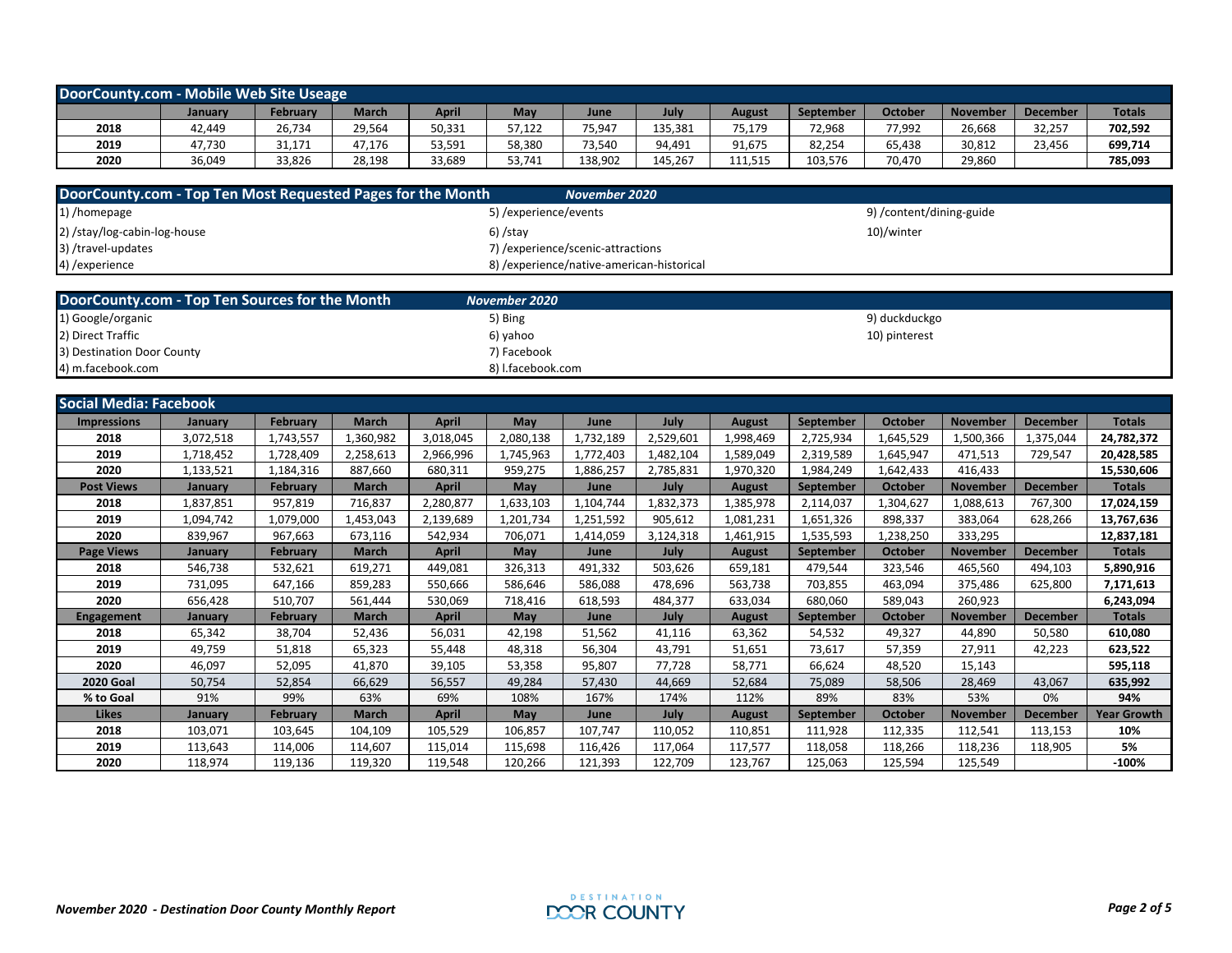| Social Media: Instagram |         |                 |              |              |        |        |             |               |           |                |                 |                 |                    |
|-------------------------|---------|-----------------|--------------|--------------|--------|--------|-------------|---------------|-----------|----------------|-----------------|-----------------|--------------------|
| <b>Followers</b>        | January | <b>February</b> | <b>March</b> | <b>April</b> | May    | June   | July        | <b>August</b> | September | October        | <b>November</b> | <b>December</b> | <b>Year Growth</b> |
| 2018                    | 28,530  | 29,300          | 29,800       | 30,900       | 31,738 | 32,601 | 34,018      | 35,115        | 36,713    | 38,434         | 39,234          | 39,874          | 46%                |
| 2019                    | 41,489  | 42,444          | 43,816       | 46,615       | 46,602 | 47,731 | 49,306      | 50,480        | 51,441    | 52,403         | 53,209          | 53,624          | 29%                |
| 2020                    | 54,479  | 55,186          | 55,898       | 56,489       | 57,204 | 58,825 | 60,466      | 62,118        | 63,359    | 64,828         | 65,135          |                 |                    |
| <b>Comment Likes</b>    | January | February        | <b>March</b> | April        | May    | June   | <b>July</b> | <b>August</b> | September | <b>October</b> | <b>November</b> | <b>December</b> | <b>Total</b>       |
| 2018                    | 45,098  | 42,117          | 29,993       | 27,800       | 35,035 | 26,126 | 26,908      | 39,006        | 45,371    | 65,311         | 60,469          | 42,461          | 485,695            |
| 2019                    | 68,928  | 55,396          | 54,769       | 47,200       | 51,007 | 43,701 | 39,622      | 35,582        | 35,973    | 44,906         | 31,525          | 37,223          | 545,832            |
| 2020                    | 45,751  | 27,673          | 24,380       | 17,951       | 20,015 | 47,727 | 45,942      | 37,795        | 40,164    | 52,362         | 34,043          |                 | 393,803            |
| <b>2020 Goal</b>        | 70,306  | 56,504          | 55,864       | 48,144       | 52,027 | 44,575 | 40,414      | 36,294        | 36,692    | 45,804         | 32,156          | 37,968          | 556,748            |
| % to Goal               | 65%     | 49%             | 44%          | 37%          | 38%    | 107%   | 114%        | 104%          | 109%      | 114%           | 106%            | 0%              | 71%                |

| <b>Social Media: Twitter</b> |                |                 |              |              |        |             |        |               |                  |         |                 |                 |                    |
|------------------------------|----------------|-----------------|--------------|--------------|--------|-------------|--------|---------------|------------------|---------|-----------------|-----------------|--------------------|
| <b>Followers</b>             | <b>January</b> | February        | <b>March</b> | <b>April</b> | May    | June        | July   | <b>August</b> | <b>September</b> | October | <b>November</b> | <b>December</b> | <b>Year Growth</b> |
| 2018                         | 6,114          | 6,178           | 6,225        | 6,271        | 6,315  | 6,378       | 6,418  | 6,394         | 6,423            | 6,459   | 6,470           | 6,497           | 6.26%              |
| 2019                         | 6,505          | 6,529           | 6,587        | 6,615        | 6,649  | 6,708       | 6,777  | 6,823         | 6,852            | 6,892   | 6,911           | 6,917           | 6.33%              |
| 2020                         | 6,948          | 6,968           | 6,982        | 7,042        | 7,098  | 7,147       | 7,190  | 7,212         | 7,202            | 7,247   | 7,248           |                 |                    |
| <b>Impressions</b>           | January        | <b>February</b> | <b>March</b> | <b>April</b> | May    | <b>June</b> | July   | <b>August</b> | September        | October | <b>November</b> | <b>December</b> | <b>Totals</b>      |
| 2018                         | 40,100         | 36,800          | 20,300       | 22,100       | 13,900 | 33,000      | 28,300 | 20,300        | 32,200           | 30,100  | 15,900          | 17,900          | 310,900            |
| 2019                         | 41,303         | 64,700          | 51,200       | 47,200       | 39,900 | 48,700      | 50,200 | 42,500        | 58,100           | 35,400  | 49,000          | 30,400          | 558,603            |
| 2020                         | 37,600         | 45,500          | 23,900       | 33,300       | 42,300 | 24,600      | 19,800 | 27,800        | 26,800           | 44,700  | 30,800          |                 | 357,100            |
| <b>2020 Goal</b>             | 42.129         | 65,994          | 52,224       | 48.144       | 40,698 | 49,674      | 51,204 | 43,350        | 59,262           | 36,108  | 49,980          | 31,008          | 569,775            |
| % to Goal                    | 89%            | 69%             | 46%          | 69%          | 104%   | 50%         | 39%    | 64%           | 45%              | 124%    | 62%             | 0%              | 63%                |

| <b>Pay-Per-Click Results</b> |         |          |              |              |        |        |        |        |           |                |                 |                 |               |
|------------------------------|---------|----------|--------------|--------------|--------|--------|--------|--------|-----------|----------------|-----------------|-----------------|---------------|
|                              | January | February | <b>March</b> | <b>April</b> | May    | June   | July   | August | September | <b>October</b> | <b>November</b> | <b>December</b> | <b>Totals</b> |
| 2018                         | 2,988   | 2,652    | 3,614        | 4,174        | 5,418  | 5,418  | 5,696  | 5,311  | 4,553     | 3,723          | 4524            | 9442            | 57,513        |
| 2019                         | 7,554   | 7,080    | 11,305       | 10,866       | 12,797 | 16,264 | 19,465 | 20,134 | 16,874    | 14,272         | 7,140           | 5,503           | 149,254       |
| 2020                         | 5,686   | 5,592    | 7,346        | 3,887        | 11,291 | 21,498 | 24,425 | 20,390 | 18,142    | 10,344         | 9,756           |                 | 140,357       |

| Door County E-Newsletter - Number of E-Mail Subscribers |                |                 |              |              |            |         |         |         |           |         |                 |                 |                    |
|---------------------------------------------------------|----------------|-----------------|--------------|--------------|------------|---------|---------|---------|-----------|---------|-----------------|-----------------|--------------------|
|                                                         | <b>January</b> | <b>February</b> | <b>March</b> | <b>April</b> | <b>May</b> | June    | July    | August  | September | October | <b>November</b> | <b>December</b> | <b>Year Growth</b> |
| 2018                                                    | 217,799        | 217.426         | 219,282      | 219,506      | 223.269    | 225,545 | 226.277 | 229.000 | 226.614   | 229.332 | 234.265         | 236,007         | 8%                 |
| 2019                                                    | 234,402        | 235,885         | 237,388      | 234,602      | 230,667    | 231,672 | 233,441 | 234,294 | 235,297   | 235,313 | 236,229         | 237.757         | 1%                 |
| 2020                                                    | 233,019        | 233,445         | 236,304      | 235.498      | 234,583    | 233,455 | 233,614 | 233,558 | 233,094   | 233,080 | 232.425         |                 |                    |

| Door County E-Newsletter - Open Rates |         |                 |              |              |        |        |        |        |                  |         |                 |                 |         |
|---------------------------------------|---------|-----------------|--------------|--------------|--------|--------|--------|--------|------------------|---------|-----------------|-----------------|---------|
|                                       | Januarv | <b>February</b> | <b>March</b> | <b>April</b> | Mav    | June   | July   | August | <b>September</b> | October | <b>November</b> | <b>December</b> | Average |
| 2018                                  | 20.73%  | 18.86%          | 20.03%       | 24.67%       | 21.24% | 23.08% | 25.26% | 24.00% | 26.91%           | 20.71%  | 18.83%          | 17.22%          | 21.80%  |
| 2019                                  | 19.06%  | 22.14%          | 21.20%       | 22.52%       | 23.26% | 23.87% | 26.49% | 26.51% | 23.44%           | 7.94%   | 22.76%          | 17.78%          | 22.25%  |
| 2020                                  | 22.89%  | 22.70%          | 28.68%       | 24.37%       | 33.08% | 38.48% | 37.10% | 31.96% | 35.80%           | 30.17%  | 24.56%          |                 |         |

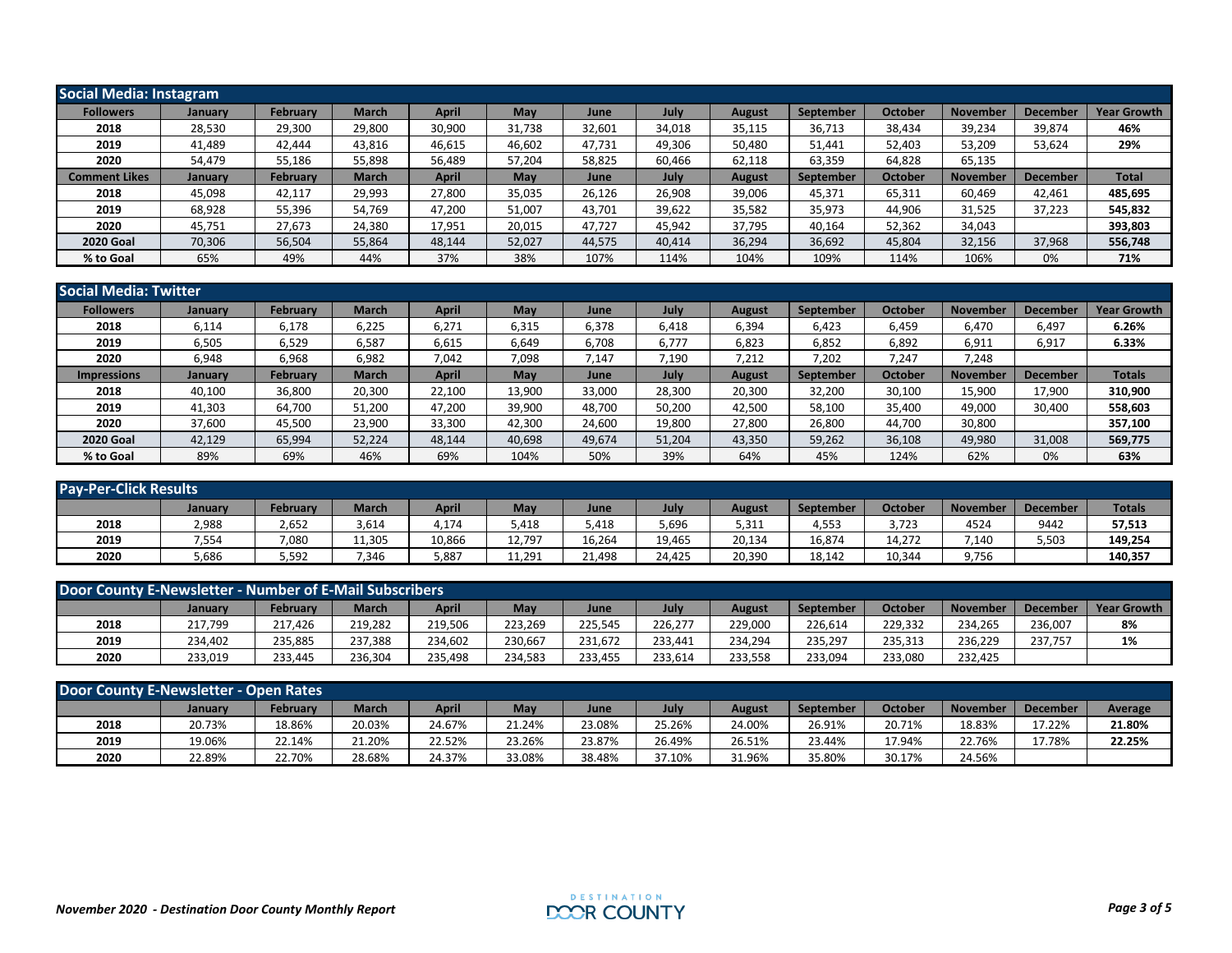| <b>Door County E-Newsletter - Click Thru's</b> |         |                 |              |              |       |       |       |        |                  |         |                 |                 |         |
|------------------------------------------------|---------|-----------------|--------------|--------------|-------|-------|-------|--------|------------------|---------|-----------------|-----------------|---------|
|                                                | January | <b>February</b> | <b>March</b> | <b>April</b> | May   | June  | July  | August | <b>September</b> | October | <b>November</b> | <b>December</b> | Average |
| 2018                                           | 2.42%   | 45%.            | 2.07%        | 4.67%        | 3.11% | 5.69% | 1.54% | 4.25%  | 5.03%            | 2.91%   | 2.38%           | 1.40%           | 2.96%   |
| 2019                                           | 2.66%   | 3.60%           | 3.29%        | 2.76%        | 3.66% | 2.74% | 4.31% | 4.49%  | 5.57%            | 3.09%   | 2.78%           | 1.56%           | 3.37%   |
| 2020                                           | 2.19%   | 2.31%           | 3.58%        | 1.15%        | 3.86% | 5.53% | 5.31% | 4.76%  | 5.31%            | 4.02%   | 2.59%           |                 |         |

| <b>Advertising - Gross Impressions</b> |           |          |              |            |            |            |           |            |            |                |                 |                 |              |
|----------------------------------------|-----------|----------|--------------|------------|------------|------------|-----------|------------|------------|----------------|-----------------|-----------------|--------------|
|                                        | January   | February | <b>March</b> | April      | <b>May</b> | June       | July      | August     | September  | <b>October</b> | <b>November</b> | <b>December</b> | <b>Total</b> |
| 2018                                   | 1.544.151 | 845.954  | 309,135      | 11.518.385 | 10,069,500 | 10.964.047 | 6,575,311 | 3.395.955  | 51,220,912 | 9.360.457      | 1.014.882       | 289.550         | 107.108.239  |
| 2019                                   | 746.596   | 804,685  | 3,797,293    | 19,926,019 | 24,361,571 | 4.439.997  | 3.254.874 | 14,679,101 | 31,134,255 | 3.284.761      | 253,909         | 241,105         | 106.924.166  |
| 2020                                   | 3,441,763 | 772,865  | 4,487,926    | 188,207    | 209,265    | 37,400,583 | 3,788,621 | 1,883,580  | 37,354,210 | 2,084,726      | 327,237         |                 | 91,938,983   |

| <b>Advertising - Media Placed 2020</b> |          |          |              |              |            |           |          |          |           |                |                 |                 |              |
|----------------------------------------|----------|----------|--------------|--------------|------------|-----------|----------|----------|-----------|----------------|-----------------|-----------------|--------------|
|                                        | Januarv  | Februar  | <b>March</b> | <b>April</b> | <b>May</b> | June      | Julv     | August   | September | <b>October</b> | <b>November</b> | <b>December</b> | <b>Total</b> |
| <b>Total Paid</b>                      | \$41,035 | \$10,716 | \$33,827     | \$6,304      | \$553      | \$247,815 | \$29,140 | \$13,200 | \$91,654  | 14,085         | \$8,280         |                 | \$496,609    |
| <b>Co-Op Dollars</b>                   | \$2,852  | \$2,652  | \$4.152      | \$4,004      | \$2,825    | \$9,282   | \$10,334 | \$6,502  | \$4,402   | \$3,900        | \$4,402         | \$875           | \$56,182     |

| <b>Online Video Views</b> (includes DDC video content on YouTube, Facebook, Vimeo, etc) |         |                 |              |              |            |         |         |         |                  |                     |          |                 |               |
|-----------------------------------------------------------------------------------------|---------|-----------------|--------------|--------------|------------|---------|---------|---------|------------------|---------------------|----------|-----------------|---------------|
|                                                                                         | Januarv | <b>February</b> | <b>March</b> | <b>April</b> | <b>May</b> | June    | July    | August  | <b>September</b> | Octobe <sub>l</sub> | November | <b>December</b> | <b>Totals</b> |
| 2018                                                                                    | 209,008 | 64,757          | 115,746      | 149,384      | 163,922    | 179,972 | 213,921 | 232.556 | 154,293          | 74,836              | 42,085   | 109,328         | L,709,808     |
| 2019                                                                                    | 187.976 | 154,620         | 405.237      | 156.856      | 145.688    | 175.083 | 90,004  | 55.746  | 15,894           | 21,755              | 21.220   | 34,622          | 1,464,701     |
| 2020                                                                                    | 42,795  | 22,173          | 66,611       | 97,340       | 178,820    | 122,356 | 127,653 | 186,474 | 128,343          | 119,505             | 21,922   |                 | 1,113,992     |

| <b>Media Marketing Program - Impressions</b> |            |                 |              |              |            |            |            |            |                  |             |                 |                 |               |
|----------------------------------------------|------------|-----------------|--------------|--------------|------------|------------|------------|------------|------------------|-------------|-----------------|-----------------|---------------|
|                                              | January    | <b>February</b> | <b>March</b> | <b>April</b> | <b>May</b> | June       | July       | August     | <b>September</b> | October     | <b>November</b> | <b>December</b> | <b>Totals</b> |
| 2018                                         | 28,732,589 | .,167,205       | 11,962,094   | 2,748,491    | 24,027,022 | 5,410,708  | 58,217,837 | 6,349,408  | 44,136,913       | 103,292,833 | 83,323,220      | 136,947         | 369,505,267   |
| 2019                                         | 99,963,410 | 62,423,890      | 30,432,627   | 13,209,923   | 6,647,728  | 7,063,714  | 97,886,602 | 10,801,279 | 17,799,696       | 33,722,879  | 974,989         | 775,434         | 381,702,171   |
| 2020                                         | 30,513,557 | 13,674,701      | 39,059,827   | 12,633,384   | 8,819,887  | 22.310.420 | 55,637,847 | 27,823,582 | 18,739,336       | 144.646.399 | 2,350,034       |                 | 376,208,974   |
| <b>2020 Goal</b>                             | 34,154,920 | 18,294,226      | 32,195,569   | 28,337,600   | 24,106,037 | 14.722.305 | 44,935,449 | 25,410,165 | 19,296,005       | 47,671,721  | 26,747,339      | 33,809,016      | 349,680,354   |
| % to Goal                                    | 89%        | 75%             | 121%         | 45%          | 37%        | 152%       | 124%       | 109%       | 97%              | 303%        | 9%              | 0%              | 108%          |

| <b>Media Marketing Program - Visiting Journalists</b> |         |          |              |       |            |      |      |               |                     |                       |                 |                 |               |
|-------------------------------------------------------|---------|----------|--------------|-------|------------|------|------|---------------|---------------------|-----------------------|-----------------|-----------------|---------------|
|                                                       | January | February | <b>March</b> | April | <b>May</b> | June | July | <b>August</b> | September           | October               | <b>November</b> | <b>December</b> | <b>Totals</b> |
| 2018                                                  |         |          |              |       |            | ᅩ    |      | 14            |                     | 10                    |                 |                 | 70            |
| 2019                                                  |         |          |              |       |            | 22   |      | 18            | --                  |                       |                 | --              | 72            |
| 2020                                                  |         |          |              |       |            |      |      | ᅩᄼ            |                     | $\overline{ }$<br>. . |                 |                 | 48            |
| <b>2020 Goal</b>                                      |         |          |              |       |            |      |      | 14            | 1 <sup>2</sup><br>ᅭ | 12                    |                 |                 | 60            |
| % to Goal                                             |         | 113%     |              |       |            |      | 133% | 86%           | 67%                 | 92%                   |                 | 0%              | 80%           |

| <b>Media Marketing Program - Ad Value Equivalency (AVE)</b> |                |           |              |              |           |           |           |           |           |                |                 |                 |               |
|-------------------------------------------------------------|----------------|-----------|--------------|--------------|-----------|-----------|-----------|-----------|-----------|----------------|-----------------|-----------------|---------------|
|                                                             | <b>January</b> | February  | <b>March</b> | <b>April</b> | May       | June      | July      | August    | September | <b>October</b> | <b>November</b> | <b>December</b> | <b>Totals</b> |
| 2018                                                        | \$551,054      | \$22,137  | \$92,975     | \$230,303    | \$9,231   | \$134.446 | \$278.766 | \$452,932 | \$400,343 | \$652,367      | \$658,310       | \$21,450        | \$3,504,314   |
| 2019                                                        | \$373,010      | \$172,097 | \$61,967     | \$711,055    | \$128,671 | \$295,606 | \$232,542 | \$70,927  | \$133,197 | \$234,993      | \$182,681       | \$86,097        | \$2,682,843   |
| 2020                                                        | \$344.671      | \$32,504  | \$194,664    | \$15,793     | \$108,659 | \$128.813 | \$366,942 | \$729,757 | \$76,991  | \$403,557      | \$582,619       |                 | \$2,984,970   |